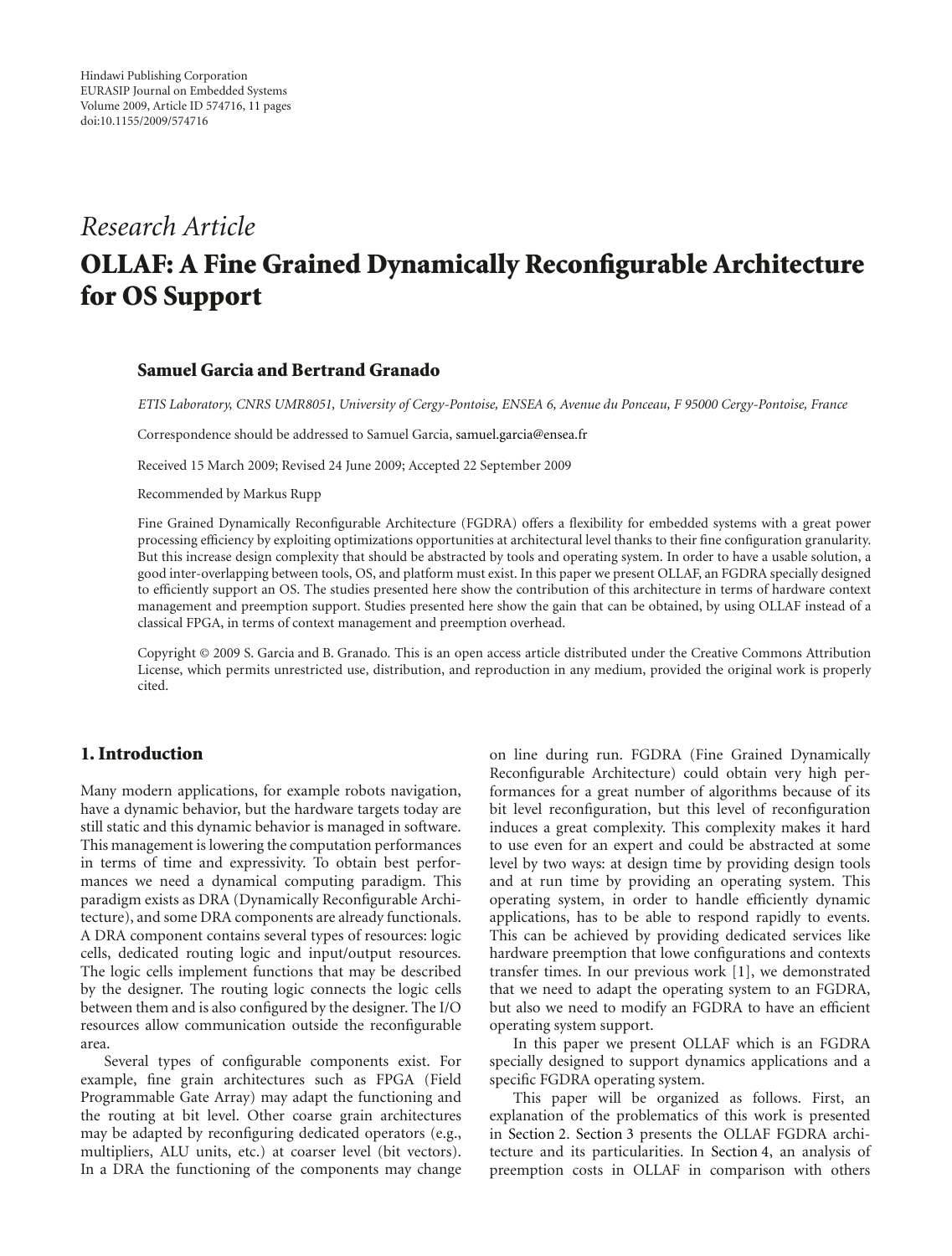existing platforms, including commercial FPGA using several preemption methods, is presented. Section 5 presents application scenarios and compares context management overhead using OLLAF competing with FPGA, especially the Virtex family. Conclusions are then drawn in Section 6, as well as perspectives on this work.

#### **2. Context and Problematics**

Fine Grained Dynamically Reconfigurable Architectures (FGDRA) such as FPGAs, due to their fine reconfiguration grain, allow to take better advantage of optimization opportunities at architectural level. This feature leads in most applications to a better performance/consumption factor compared with other classical architectures. Moreover, the ability to dynamically reconfigure itself at run time allows FGDRA to reach a dynamicity very close to that encountered using microprocessors.

The used model in a microprocessor development gains its efficiency from a great overlapping between platforms, tools, and OS. First between OS and tools, as most main frame OS offer specifically adapted tools to support their API. Also between tools and platform, as an example RISC processors have an instruction set specifically adapted to the output of most compilers. Finally, between platform and OS then, by integrating some OS related component into hardware, MMU is an example of such an overlapping. As for microprocessors, for FGDRAs the keypoint to maximize efficiency of a design model is the inter-overlapping between platforms, tools, and OS.

This article presents a study of our original FGDRA called OLLAF specifically designed to enhance the efficiency of OS services necessary to manage such an architecture. OLLAF has a great inter-overlapping between OS and platform. This particular study mainly focuses on the contribution of this architecture in terms of configuration management overhead compared to other existing FGDRA solutions.

*2.1. Problematics.* Several studies have been led around FGDRA management that demonstrated the interest of using an operating system to manage such a platform.

Few of them actually propose to bring some modifications to the FGDRA itself in order to enhance the efficiency of some particular services as fast reconfiguration or task relocation. But most of recent studies concentrate on implementing an OS to manage an already existing commercially available FPGA, most often from the Virtex family. This FPGA family is actually the only recent industrial FPGA family to allow partial reconfiguration thanks to an interface called ICAP.

In a previous study, we presented a method allowing to drastically decrease preemption overhead of a FPGA based task, using a Virtex FPGA [1]. In this previous work, as in the one presented here, we made difference between configuration, which relates to the configuration bitstream, and context. Context is the data that have to be saved by the operating system, prior to a preemption, in order to be able to resume the task later without any data loss. In

this previous study, we thus proposed a method to manage context, configuration being managed in a traditional way. Conclusions of this study were encouraging but revealed that if we want to go further, we have to work at architecture level. That is why we proposed an architecture called OLLAF [2] specially designed to answer to problematics related to FGDRA management by an operating system. Among those, we wanted to address problems such as context management and task configuration loading speed, these two features being of primary concern for an efficient preemptive management of the system.

*2.2. Related Works.* Several researchs have been led in the field of OS for FGDRA [3–6]. All those studies present an OS more or less customized to enable specific FGDRA related services. Example of such services are partial reconfiguration management, hardware task preemption, or hardware task migration. They are all designed on top of a commercial FPGA coupled with a microprocessor. This microprocessor may be a softcore processor, an embedded hardwired core or even an external processor.

Some works have also been published about the design of a specific architecture for dynamical reconfiguration. In [7] authors discuss about the first multicontext reconfigurable device. This concept has been implemented by NEC on the Dynamically Reconfigurable Logic Engine (DRLE) [8]. At the same period, the concept of Dynamically Programmable Gate Arrays (DPGA) was introduced, it was proposed in [9] to implement a DPGA in the same die as a classic microprocessor to form one of the first System on Chip (SoC) including dynamically reconfigurable logic. In 1995, Xilinx even applied a patent on multicontext programmable device proposed as an XC4000E FPGA with multiple configuration planes [10]. In [11], authors study the use of a configuration cache, this feature is provided to lower costly external transfers. This paper shows the advantages of coupling configuration caches, partial reconfiguration and multiple configuration planes.

More recently, in [12], authors propose to add special material to an FGDRA to support OS services, they worked on top of a classic FPGA. The work presented in this paper try to take advantage of those previous works both about hardware reconfigurable platform and OS for FGDRA.

Our previous work on OS for FGDRA was related to preemption of hardware task on FPGA [1]. For that purpose we have explored the use of a scanpath at task level. In order to accelerate the context transfer, we explore the possibility of using multiple parallel scanpaths. We also provided the Context Management Unit or CMU, which is a small IP that manage the whole process of saving and restoring task contexts.

In that study both the CMU and the scanpath were built to be implemented on top of any available FPGA. This approach showed number of limitations that could be summarized in this way: implementing this kind of OS related material on top of the existing FPGA introduces unacceptable overhead on both the tasks and the OS services. Differently said, most of OS related materials should be as much as possible hardwired inside the FGDRA.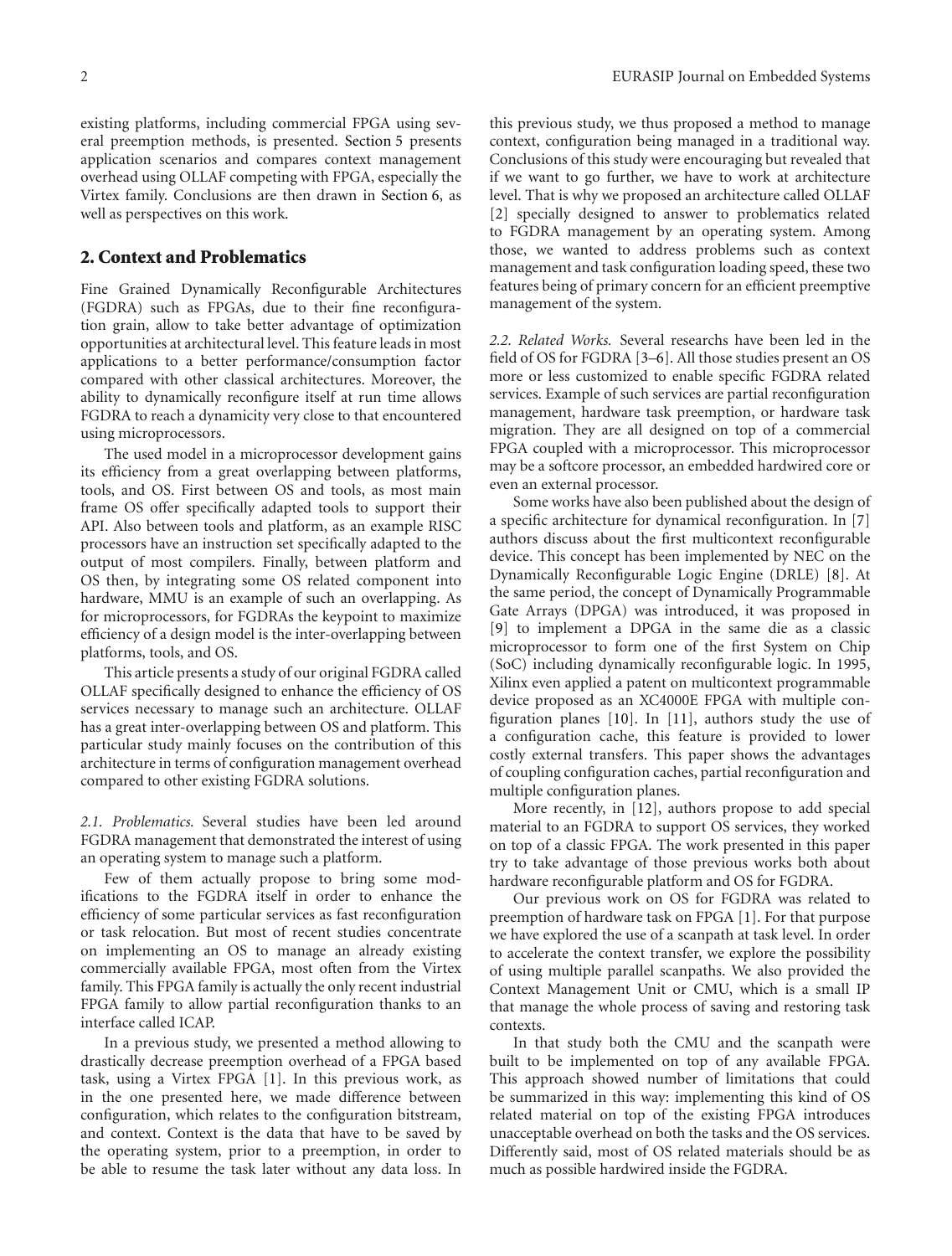## **3. OLLAF Architecture Overview**

*3.1. Specifications of an FGDRA with OS Support.* We have designed an FGDRA with OS support following those specifications.

It should first address the problem of the configuration speed of a task. This is one of the primary concerns because if the system spend more time configuring itself than actually running tasks its efficiency will be poor. The configuration speed will thus have a big impact on the scheduling strategy.

In order to enable more choice on scheduling scheme, and to match some real time requirements, our FGDRA platform must also include preemption facilities. For the same reasons as configuration, the speed of context saving and restoring processes will be one of our primary concerns. On this particular point, previous work we have discussed in Section 2 will be adapted and reused.

Scheduling on a classical microprocessor is just a matter of time. The problem is to distribute the computation time between different tasks. In the case of an FGDRA the system must distribute both computation time and computation resources. Scheduling in such a system is then no more a one-dimensional problem, but a three-dimensional one. One dimension is the time and the two others represent the surface of reconfigurable resources. Performing an efficient scheduling at run time for minimizing processing time is then a very hard problem that the FGDRA should help getting close to solve. The primary concern on this subject is to ensure an easy task relocation. For that, the reconfigurable logic core should be splited into several equivalent blocks. This will allow to move a task from one block to any another block, or from a group of blocks to another group of blocks of the same size and the same form factor, without any change on the configuration data. The size of those blocks would be a tradeoff between flexibility and scheduling efficiency.

Another aspect of an operating system is to provide intertask communication services. In our case we will distinguish two cases. First the case of a task running on top of our FGDRA and communicating with another task running on a different computing unit. This last case will not be covered here as this problem concern a whole heterogeneous platform, not only the particular FGDRA computing units. The second case is when two, or more, tasks run on top of the same FGDRA communicate together. This communication channel should remain the same wherever the task is placed on the FGDRA reconfigurable core and whatever the state of those tasks is (running, pending, waiting,*...*). That means that the FGDRA platform must provide a rationalized communication medium including exchange memories.

The same arguments could also be applied to inputs/ outputs. Here again two cases exists; first the case of I/O being a global resource of the whole platform; second the case of special I/O directly bounding to the FGDRA.

*3.2. Proposed Solutions.* Figure 1 shows a global view of OLLAF, our original FGDRA designed to support efficiently OS services like preemption or configuration transfers.

In the center, stands the reconfigurable logic core of the FGDRA. This core is a dual plane, an active plane



Figure 1: Global view of OLLAF.

and a hidden one, organized in columns. Each column can be reconfigured separately and offers the same set of services. A task is mapped on an integer number of columns. This topology as been chosen for two reasons. First, using a partial reconfiguration by column transforms the scheduling problem into a two-dimensional problem (time + 1D surface) which will be easier to handle for minimizing the processing time. Secondly as every column is the same and offers the same set of services, tasks can be moved from one column to another without any change on the configuration data.

In the figure, at the bottom of each column you cannotice two hardware blocks called CMU and HCM. The CMU is an IP able to manage automatically task's context saving and restoring. The HCM standing for Hardware Configuration Manager is pretty much the same but to handle configuration data is also called bitstream. More details about this controller can be found in [1]. On each column a local cache memory named LCM is added. This memory is a first level of cache memory to store contexts and configurations close to the column where it might most probably be required. The internal architecture of the core provides adequate materials to work with CMU and HCM. More about this will be discussed in the next section.

On the right of the figure stands a big block called "HW Sup + HW RTK + CCR". This block contains a hardware supervisor running a custom real time kernel specially adapted to handle FGDRA related OS services and platform level communication services. In our first prototype presented here, this hardware supervisor is a classical 32 bits microprocessor. Along with this hardware supervisor a central memory is provided for OS use only. Basically this memory will store configurations and contexts of every task that may run on the FGDRA. This supervisor communicates with all columns using a dedicated control bus. The hardware supervisor can initiate context transfers, from and to the hidden plane, by writing in CMU's and HCM's registers through this control bus.

Finally, on top of the Figure 1 you can see the application communication medium. This communication medium provides a communication port to each column. Those communication ports will be directly bound to the reconfigurable interconnection matrix of the core. If I/O had to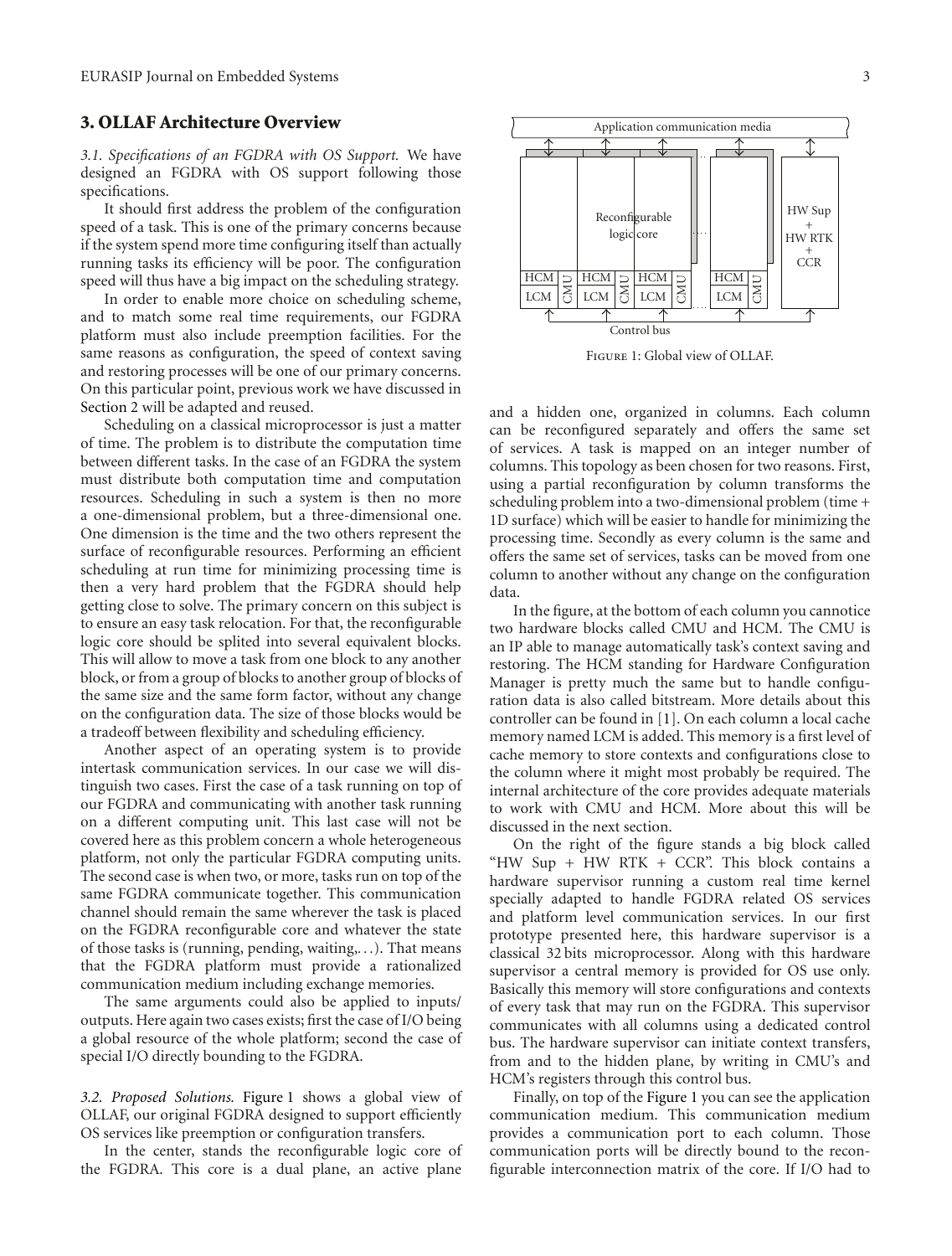

Figure 2: Functional, task designer point of view of LE.

be bound to the FGDRA they would be connected with this communication medium in the same way reconfigurable columns are.

This architecture has been developed as a VHDL model in which the size and number of columns are generic parameters.

*3.3. Logic Core Overview.* The OLLAF's logic core is functionally the same as logic fabric found in any common FPGA. Each column is an array of Logic Elements surrounded by a programmable interconnect network. Basic functional architecture of an LE can be seen on Figure 2. It is composed of an LUT and a D-FlipFlop. Several multiplexors and/or programmable inverters can also be used.

All the material added to support OS in the reconfigurable logic core, concern the configuration memories. That mean that in a user point of view, designing for OLLAF is similar to designing for any common FPGA. This also mean that if we want to improve the functionality of those LE the results presented here will not change.

Configuration data and context data (Flipflops content) constitutes two separate paths. A context swap can be performed without any change in configuration. This can be interesting for checkpointing or when running more than one instance of the same task.

*3.4. Configuration, Preemption, and OS Interaction.* In previous sections an architectural view of our FGDRA has been exposed. In this section, we discuss about the impact of this architecture on OS services. We will here consider the three services most specifically related to the FGDRA:

(i) First, the configuration management service: on the hardware side, each column provides a HCM and a LCM. That means that configurations have to be prefetched in the LCM. The associated service running on the hardware supervisor will thus need to take that into account. This service must manage an intelligent cache to prefetch task configuration on the columns where it might most probably be mapped.

(ii) Second, the preemption service: the same principle must be applicable here as those applied for configuration management, except that contexts also have to be saved. The context management service must ensure that there never exists more than one valid context for each task in the entire FGDRA. Contexts must thus be transferred as soon as possible from LCM to the centralized global memory of



FIGURE 3: Dual plane configuration memory.

the hardware supervisor. This service will also have a big impact on the scheduling service as the ability to perform preemption with a very low overhead allows the use of more flexible scheduling algorithms.

(iii) Finally the scheduling service, and in particular the space management part of the scheduling: it takes advantage of the column topology and the centralized communication scheme. The reconfigurable resource could then be managed as a virtual infinite space containing an undetermined number of columns. The job is to dynamically map the virtual space into the real space (the actual reconfigurable logic core of the FGDRA).

*3.5. Context Management Scheme.* In [1], we proposed a context management scheme based on a scanpath, a local context memory and the CMU. The context management scheme in OLLAF is slightly different in two ways. First, every context management related material is hardwired. Second, we added two more stages in order to even lower preemption overhead and to ensure the consistency of the system.

As context management materials are added at hardware level and no more at task level, it needed to be splited differently. As the programmable logic core is column based, it was natural to implement context management at columns level. A CMU and a LCM have then been added to each column, and one scanpath is provided for each column's set of flipflops.

In order to lower preemption overhead, our reconfigurable logic core uses a dual plane, an active plane and a hidden plane. Flipflops used in logic elements are thus replaced with two flipflops with switching material. Architecture of this dual plane flipflops can be seen on Figure 3. *Run* and *scan* are then no more two working modes but two parallel planes which can be swapped as well. With this topology, the context of a task can be shifted in while the previous task is still running, and shifted out while the next one is already running. The effective task switching overhead is then taken down to one clock cycle as illustrated in Figure 5.

Contexts are transferred by the CMU into LCM in the hidden plane with a scanpath. Because the context of every column can be transferred in parallel, LCM is placed at column level. It is particularly useful when a task uses more than one column. In the first prototype, those memories can store 3 configurations and 3 contexts. LCM optimizes access to a bigger memory called the Central Context Repository (CCR).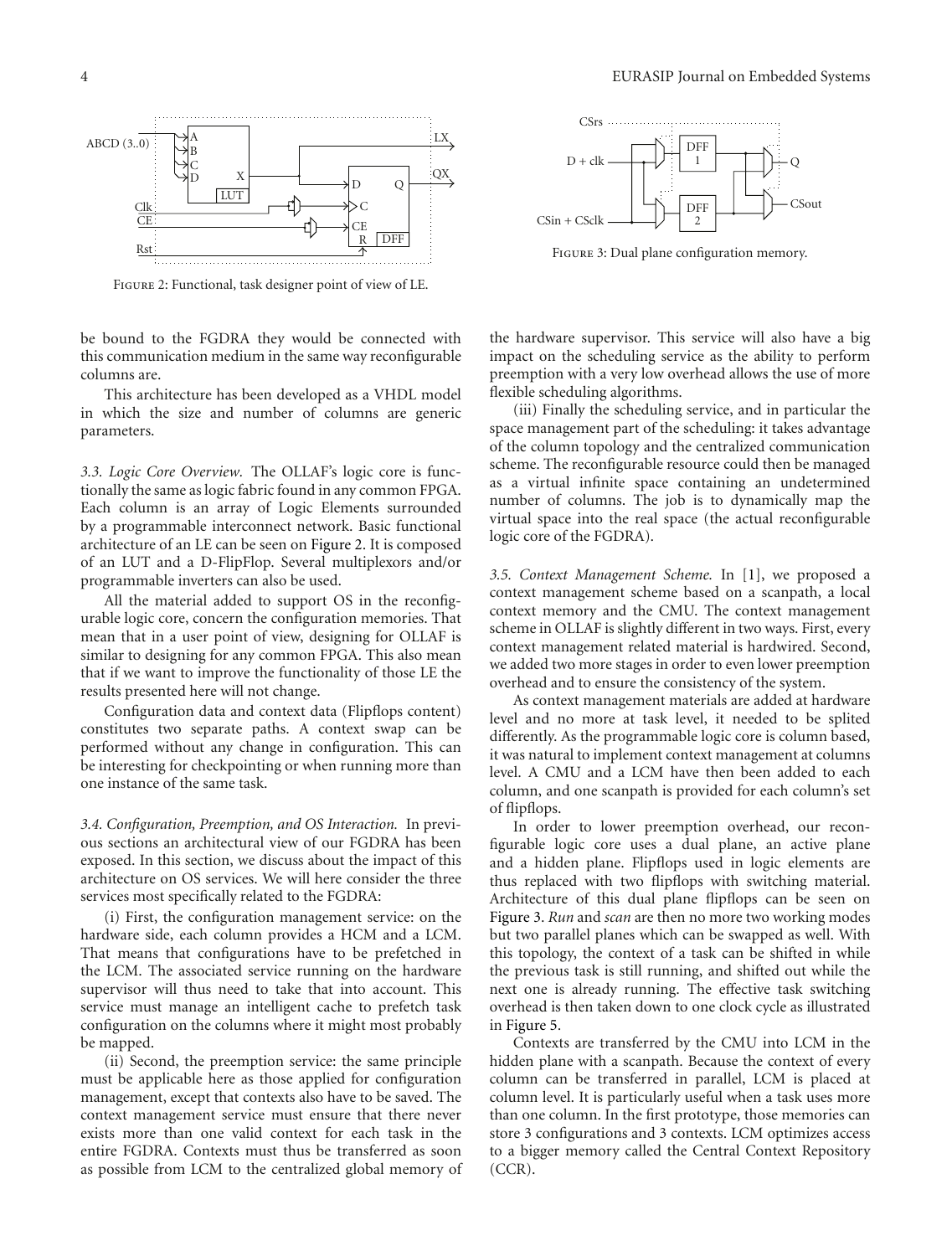

Figure 5: Typical preemption scenario.

CCR is a large memory space storing the context of each task instance run by the system. LCM should then store context of tasks who are most likely to be the next to be run on the corresponding column.

After a preemption of the corresponding task, a context can be stored in more than one LCM in addition to the copy stored in the CCR. In such situation, care must be taken to ensure the consistency of the task execution. For that purpose, contexts are tagged by the CMU each time a context saving is performed with a version number. The operating system keeps track of this version number and also increments it each time a context saving is performed. In this way the system can then check for the validity of a context before a context restoration. The system must also try to update the context copy in the CCR as short as possible after a context saving is performed with a write-through policy.

Dual plane, LCM and CCR form a complex memory hierarchy specially designed to optimize preemption overhead as seen on Figure 4. The same memory scheme is also used for configuration management except that a configuration does not change during execution so it does not need to be saved and then no versioning control is required here. The programmable logic core uses a dual configuration plane equivalent to the dual plane used for context. Each column has an HCM which is a simplified version of the CMU (without saving mechanism). LCM is

designed to be able to store an integer number of both contexts and configurations.

In best case, preemption overhead can then be bound to one clock cycle.

A scenario of a typical preemption is presented in Figure 5. In this scenario we consider the case where context and configuration of both tasks are already stored into LCM. Let us consider that a task T1 is preempted to run another task T2, scenario of task preemption is then as follows:

- (i) T1 is running and the scheduler decides to preempt it to run T2 instead,
- (ii) T2 is configuration and eventual context are shifted on the hidden plane,
- (iii) once the transfer is completed the two configuration planes are switched,
- (iv) now T2 is running and T1's context can be shifted out to be saved,
- (v) T1's context is updated as soon as possible in the CCR.

#### **4. Preemption Cost Analysis**

*4.1. OLLAF versus Other FPGA Based Works.* This section presents an analytic comparison of preemption management efficiency on different solutions using commercial FPGA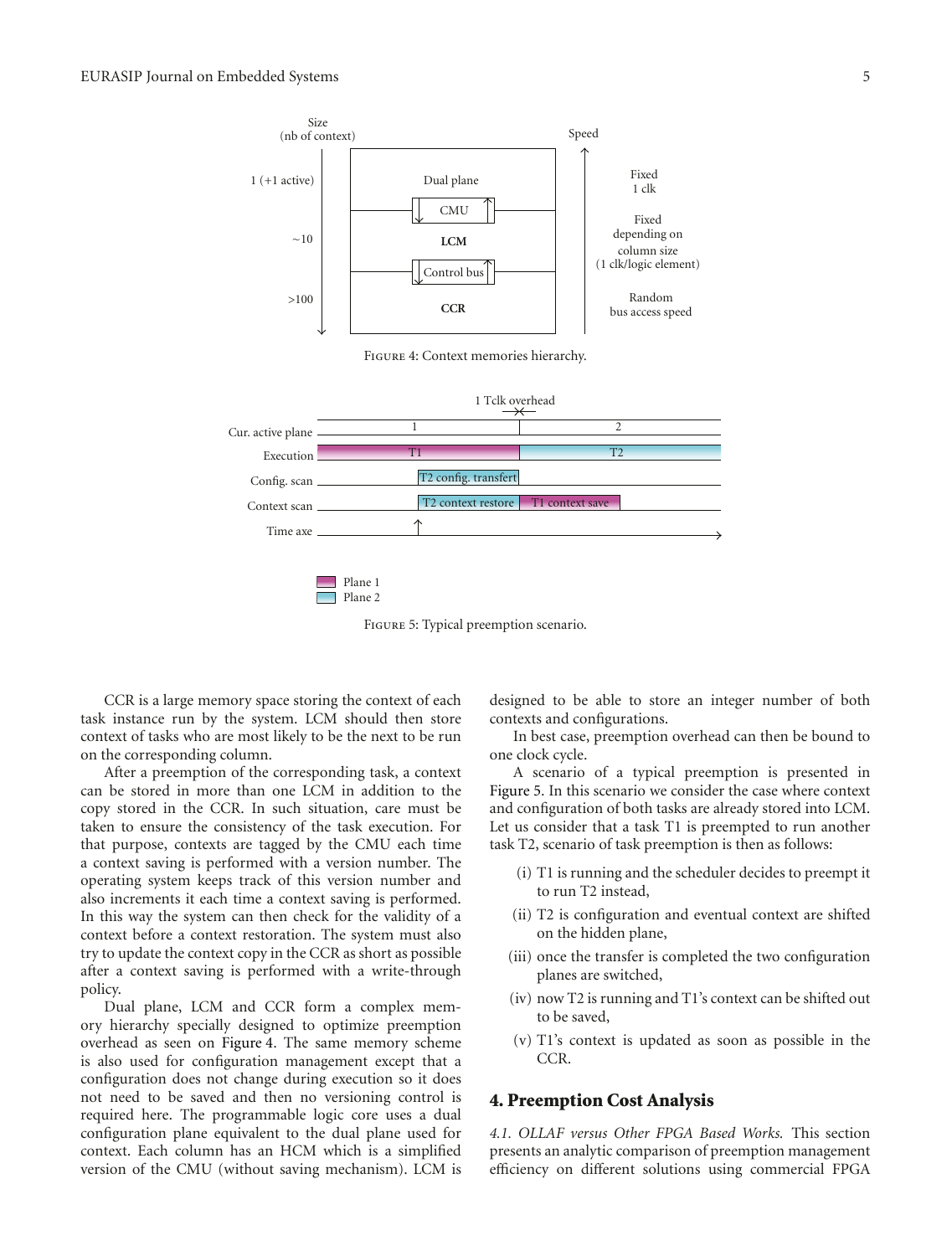platform and on our FGDRA OLLAF. The comparison was made on six different management method to transfer the context and the configuration for the preemption incuding the methods in use in OLLAF.

The six considered methods are

XIL: a solution based on the Xilinx XAPP290 [13] using ICAP interface to transfer both context and configuration and using the readback bitstream for context extraction,

Scan: a solution using a simple scanpath for context transfer as described in both [1, 14], and using ICAP interface for configuration transfer,

PCS8: a solution that is similar to Scan solution but using 8 parallel scanpath as described in [1] to transfer the context, ICAP interface is still used for configuration transfer,

DPScan: a solution that uses a dual plane scanpath similar to the one used in OLLAF for context transfer and ICAP for configuration transfer. This method is also studied in [14], referred as a shadow Scan Chain,

MM: a solution that uses ICAP for configuration transfer and the memory mapped solution proposed in [14] for context transfer,

OLLAF: a solution that use separate dual plane scanpath for configuration transfer and context transfer as used in the FGDRA architecture proposed in this article.

We defines the preemption overhead *H* as the cost of a preemption for the system in terms of time, expressed as a number of clock cycles or "tclk". In the same way, all transfer times are expressed and estimated in number of clock cycle as we want to focus on the architectural view only. Task sizes will be parameterized as *n*, the number of flipflops used.

Preemption overhead can be due to context transfers (two transfers: one from the previously running task to save it is context and one to the next task to restore it is context), configuration transfers (to configure the next task) and eventually context's data extraction (if the context's data are spreaded among other data as in the XIL solution).

The five first solution uses the ICAP interface as configuration transfer method. Using this method, transfers are made as configuration bitstream. A configuration bistream contains both a configuration and a context. In the same way, for the XIL solution that also use the ICAP interface for context saving, the readback bitsteam contains both a configuration and an context. In this case only context is useful. But we need to transfer both configuration and context and then to spend some extra time to extract the context.

According to [14], we can estimate that for an *n* flipflop IP, and so an *n* bits context, the configuration is 20*n* bits. That means a typical ICAP bitstream of 21*n* bits.

Analytic expression of *H* for each case are estimated as follows.

XIL*.* Assuming that it uses a 32-bit-width access bus, the ICAP interface can transfers 32 bits per clock cycle. A complete preemption process will require the transfer of two complete bistreams at this rate. In [14], authors estimate that it takes 20 clock cycles to extract each context bit from the readback bitstream. This time should then also be taken into acount for the preemption overhead

$$
H = \frac{21n}{32} + \frac{21n}{32} + 20n \simeq 21.3n.
$$
 (1)

Scan*.* Using a simple scanpath for context transfer requires 1 clock cycle per flipflop for each context transfer. As we use the ICAP interface for configuration transfer, as mentioned earlier, that implies the effective transfer of a complete bitstream. That means that the context of the next task is transfered two time even if only one of them contains the real useful data

$$
H = \frac{21n}{32} + 2n \simeq 2.66n.
$$
 (2)

PCS8*.* Using 8 parallel scanpath requires 1 clock cycle for 8 flipflops. The configuration transfer remains the same as for the previous solution

$$
H = \frac{21n}{32} + \frac{2n}{8} \simeq 0.9n.
$$
 (3)

DPScan*.* Using a double plane scanpath, the context transfers can be hidden, the cost of those transfers is then always 1 clock cycle. The configuration transfer remains the same as for the previous solutions

$$
H = \frac{21n}{32} + 1 \simeq 0.66n + 1. \tag{4}
$$

MM*.* Using 32-bit-memory access, this case is similar to the PCS8 but using 32 parallel paths instead of 8. The configuration transfer remains the same as for the previous solutions

$$
H = \frac{21n}{32} + \frac{2n}{32} \simeq 0.69n.
$$
 (5)

OLLAF*.* In OLLAF, both context and configuration transfers could be hidden so the total cost of the preemption is always 1 clock cycle whatever the size of the task

$$
H = 1.\t\t(6)
$$

As a point of comparison, considering a typical operating system clock tick of 10 ms and assuming a typical clock frequency of 100 MHz, the OS tick is  $10^6$  tclk.

To make our comparison, we consider two tasks T1 and T2. We consider a DES56 cryptographic IP that requires 862 flipflops and a 16-tap-FIR filter that requires 563 flipflops. Both of those IPs can be found in *www.opencores.org*. To ease the computation we will consider two tasks using the average number of flipflops of the two considered IP. So for T1 and T2, we got  $n = (862 + 563)/2 \approx 713$ . Table 1 shows the overhead *H* for each presented method.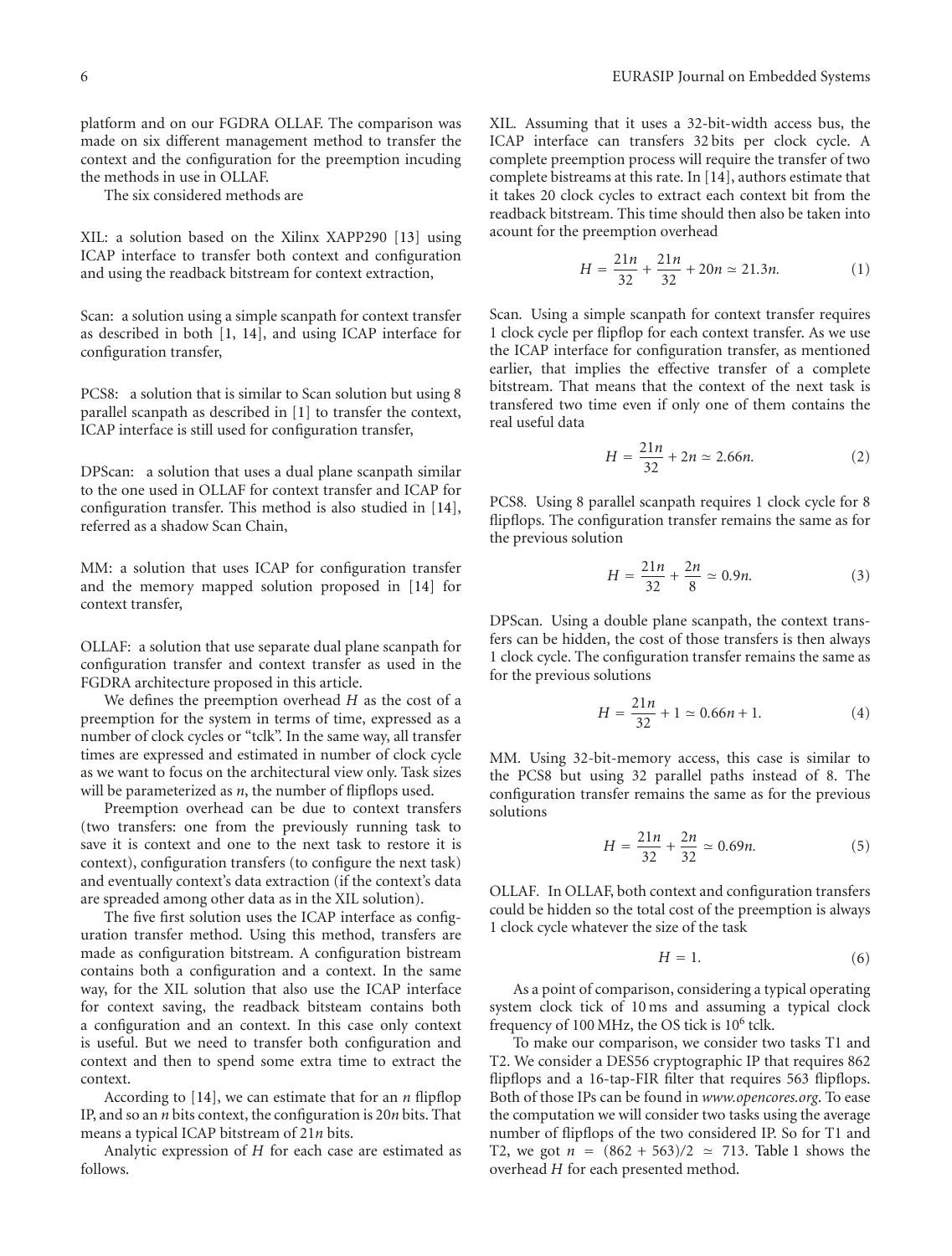|  |  |  |  |  |  |  | TABLE 1: Comparison of task preemption overhead for 713 flipflops task. |  |
|--|--|--|--|--|--|--|-------------------------------------------------------------------------|--|
|--|--|--|--|--|--|--|-------------------------------------------------------------------------|--|

|                    | <b>TYTT</b><br>77.TT | $\sim$ | .   | n n o                                |        | <b>The Second Second</b> |
|--------------------|----------------------|--------|-----|--------------------------------------|--------|--------------------------|
| H<br>111<br>______ | 5188                 | $180-$ | ∪⊤∠ | $\overline{\phantom{a}}$<br>$\Delta$ | $\sim$ |                          |

Table 2: Comparison of task preemption overhead for a whole 1M flipflops FGDRA.

|           | ХIL | ocan      | DCCG<br>ుర |     | MМ              | $A$ $\vdash$ |
|-----------|-----|-----------|------------|-----|-----------------|--------------|
| $H(t$ clk | ∟∩n | ∟o<br>.66 | 900        | 560 | 60 <sup>o</sup> |              |

Those results show that in this case, using our method leads to a preemption overhead around 500 times smaller than using the best other method.

If we now consider that not only one task is preempted but the whole FGDRA surface, assuming a 1 Million LE's logic core, estimation of overhead for each method is shown in Table 2. In the XIL case the preemption overhead is about 20 times more than the tick period, which is not acceptable. Those results show clearly the benefit of OLLAF over actual FPGA concerning preemption. Using actual methods, preemption overhead is linearly dependent on the size of the task. In OLLAF, this overhead do not depends on the size of the task and is always of only one clock cycle.

In OLLAF, both context and configuration transfers are hidden due to the use of dual plane. The latency *L* between the moment a preemption is asked and the moment the new task effectively begins to run can also be studied. This latency only depends on the size of the columns. In the worst case this latency will be far shorter than the OS tick period. OS tick period being in any case the shortest time in which the system must respond to an event, we can consider that this latency will not affect the system at all.

#### **5. Dynamic Applications Cases Studies**

In this section, we will consider few applications cases to demonstrate the contribution of the OLLAF architecture especially for the implementation of dynamical applications. Applications will be here presented as a task dependency graph, each task being characterized by its execution time, its size as a number of columns occupied, and eventually its periodicity.

In this study, we consider an OLLAF prototype with four columns. The study consists of comparing the execution of a particular application case using three different context transfer methods. The first considered context transfer method will be the use of an ICAP-like interface, this will be the reference method as it is the one considered in most of today's works on reconfigurable computing. The second consider method will be the method used in the OLLAF architecture as presented earlier. We will here consider using LCM of a size of 3 configurations and 3 contexts. Then in order to study in more detail the contribution of dual planes and of the LCM we will also considered a method consisting on an OLLAF like architecture but using only one plane. As the use of a dual planes will have a major impact on the reconfigurable logic core's performance, this last case is of primary concern to justify this cost.



Figure 6: Memory view of the considered implementation of OLLAF.

TABLE 3: Transfer times and lengths in clock periods for each level.

|                      | $I_M$         | Tп              | Γю                 |
|----------------------|---------------|-----------------|--------------------|
| Tr. length (#Tclk)   | 53760         | 16384           |                    |
| <b>Transfer Time</b> | 537.6 $\mu$ s | $16.38 \,\mu s$ | $10 \,\mathrm{ns}$ |

Figure 6 shows a hierarchy memory view of OLLAF. CCR is the main memory, LCM constitute the local column caches and then the dual plane is the higher and very fast level. *T*<sub>L0</sub>, *T*<sub>L1</sub> and *T<sub>M</sub>* represent the three transfer levels in OLLAF architecture. The "ICAP" like case will imply only  $T_M$ , the "OLLAF simple" one will imply  $T_M$  and  $T_{L1}$ , and finally the OLLAF case will involve the three transfer levels. Each transfer level is characterized by the time necessary to transfer the whole context of one column. In this study we choose to use a reconfigurable logic core composed of four columns of 16384 Logic Elements each. Using this layout, the context and configuration of a column comports 1680 Kbits. Table 3 gives transfer time for one column's context and configuration in clock period assuming a working frequency of 100 MHz. Those parameters will be useful as the study will now consist on counting the number of transfers at each level for every different application case and transfer method case. We will thus study the temporal cost of context transfers for a whole sequence of each application case. We have to distinguish two cases, the very first execution, where caches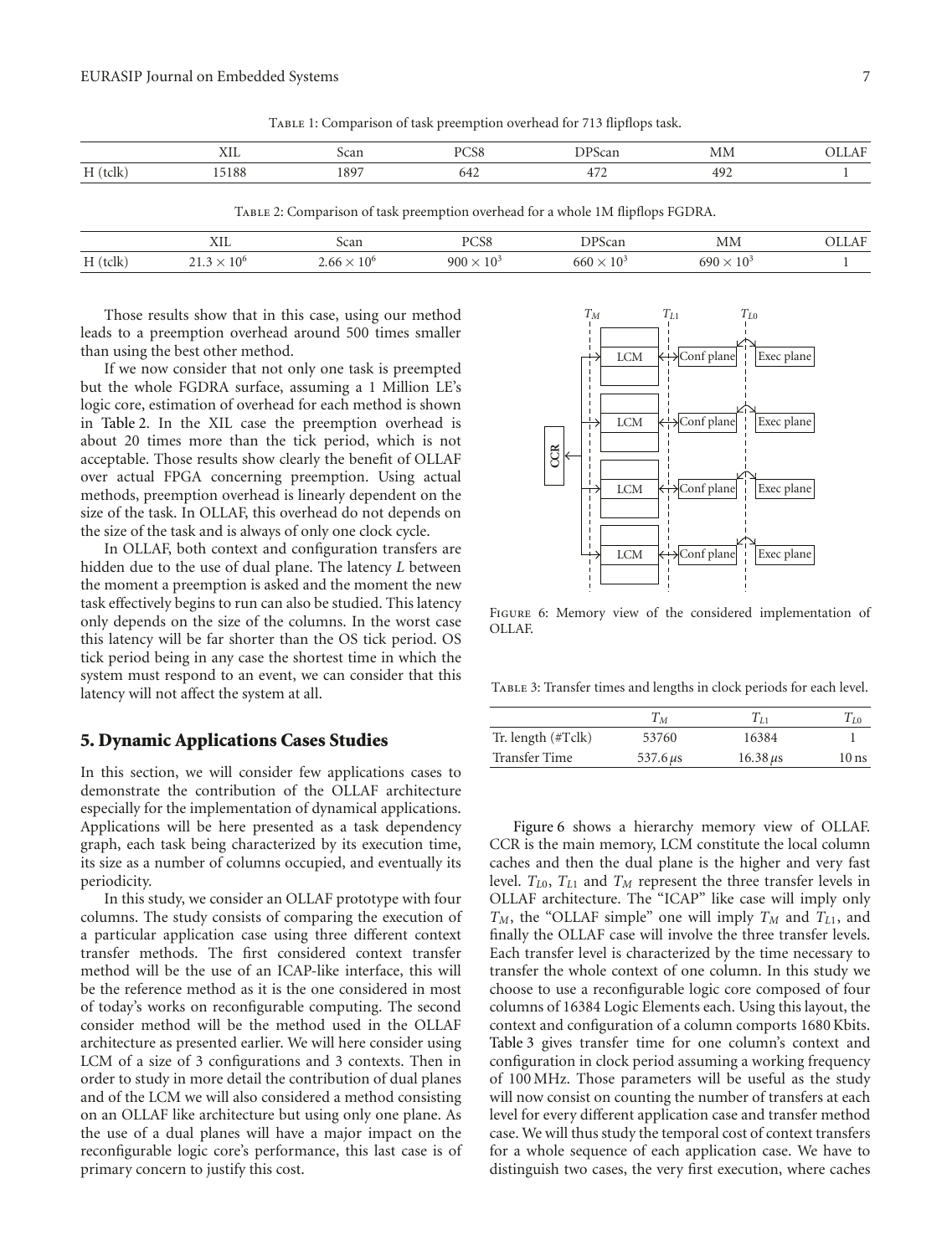

FIGURE 7: First case: simple linear application.



Figure 8: Second case: two dynamically chosen tasks.

are empty, and every later executions of the sequence, where caches and planes already contain contexts configurations.

Applications presented here involves each a first task T1 which has a periodicity of 40 ms, each time execution of this task finish, the remaining sequence begin (creation of task T2 *...*) and a new instance of T1 is ran. This correspond to a typical real time imaging system, a task is in charge of capturing a picture, then each time a picture as been fully captured, this picture is being processed by a set of other tasks, while the next picture is being captured.

*5.1. Considered Cases.* The first case as seen on Figure 7 is an application composed of three linearly dependent tasks. It presents no particular dynamicity and thus will serve as a reference case.

The second considered case, as seen on Figure 8, presents a dynamical branch. By that we mean that depending on the result of task T2's processing, the system may run T3 or T4. By those two last tasks presenting different characteristics, the overall behavior of the system will be different depending on input data. This is a typical example of dynamic application, in those cases, the system management must be performed online. In order to study such a dynamical case, we gave a probability for each possible case. Here we consider

that probability of task T3 is 20% while the probability of T4 is 80%. Those probabilities are given randomly in order to be able to perform a statistical study of this application. In real case those probabilities may not be known in advance as it depends on input data, we could then consider having an online profiling in order to improve efficiency of the caching system, but this is beyond the scope of this article. One could note that MPEG encoding algorithm is an example of algorithm presenting this kind of dynamicity.

In the last considered case, on Figure 9, dynamicity is not in which task will be executed next but in how many instances of a same task will be executed. This can be seen as dynamic thread creation. This kind of case can be found on some computer vision algorithm where a first task is detecting objects and then a particular treatment is being applied on each detected object. As we cannot know in advance how many objects will be detected, treatments applied on each of those objects must be dynamically created. In this particular case, we consider that the system can handle from 0 up to 4 objects in each scene. That mean that depending on input data, from 0 up to 4 instances of the task *T*dyn can be created and executed. The probabilities for each possible number of object detected are shown on the probability graph on Figure 9, we chosen a Gaussian like probability figure which is a typical realistic distribution.

This case is particularly interesting for many reasons.

First the loading condition of the task *T*2 dynamically depends on the previous iteration of the sequence. As an example, if no object has been detected in the previous scene, then no *T*dyn has been created and thus *T*2 is still fully operational into the active plane, it may only eventually have to be reseted. If now 3 or more objects has been detected and thus all the three free columns has been used, then the full context of *T*2 have to be loaded from the second plane or in some cases from the local caches.

Another interesting aspect occurs when 4 objects are detected and so 4 *T*dyn are created and must be executed. In that case if three first *T*dyn are executed, one on each free column, and then the fourth is executed on one random column, then a new image will be arrived before processing of the current one is finished, in other terms, the deadline is missed. However, by scheduling those four *T*dyn instances using a simple round robin algorithm with a quantum time of 5 ms, real time treatment can be achieved. It should be noticed that this scheduling is only possible if preemption is allowed by the platform.

*5.2. Results.* Tables 4, 5, and 6 show execution results for each presented application case in terms of transfer cost. For each case, we show the number of transfers that occurs per sequence iteration at each possible stage depending on the considered architecture. We also give the Total time spent in transferring context. Those results do not take into account transfers that are hidden due to a parallelization with the execution of a task in the considered column, as those transfers do not present any temporal cost for the system. Concerning level *TL*<sup>1</sup> and *TL*0, multiple transfers can occur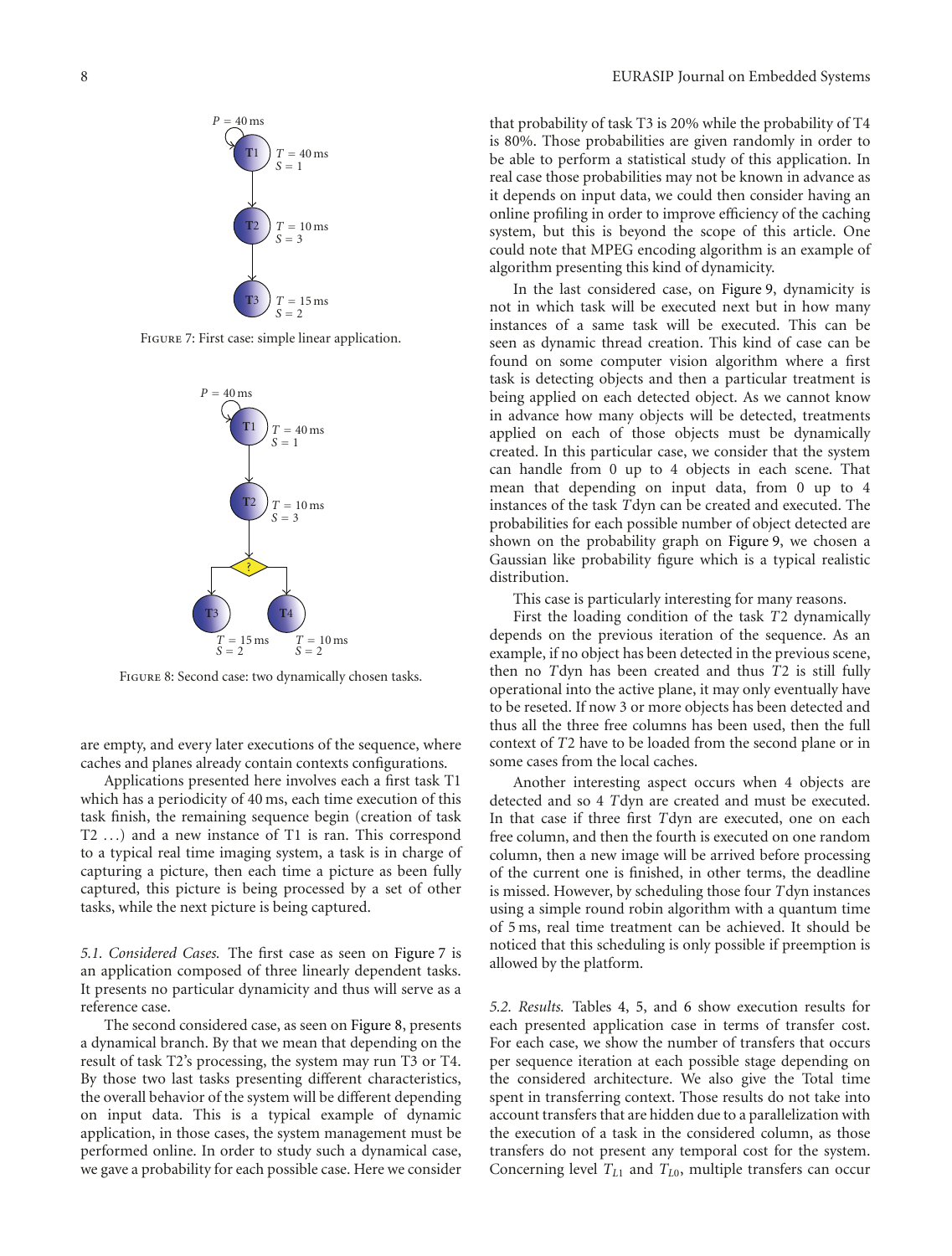

Figure 9: Third case: dynamical creation of multiple instances of a task.

| TABLE 4: Results for case 1 execution. |  |  |
|----------------------------------------|--|--|
|----------------------------------------|--|--|

|              | First iteration |           |          |                  | Next iterations |               |           |                      |  |
|--------------|-----------------|-----------|----------|------------------|-----------------|---------------|-----------|----------------------|--|
|              | # $T_M$         | $#T_{11}$ | $T_{I0}$ | Total time       | # $T_M$         | $#T_{11}$     | $T_{I,0}$ | Total time           |  |
| ICAP-like    |                 | $-$       |          | 1.61 ms          |                 | $\frac{1}{2}$ |           | $2.15 \,\mathrm{ms}$ |  |
| OLLAF simple |                 |           |          | $570 \,\mu s$    |                 |               |           | $32.8 \,\mu s$       |  |
| <b>OLLAF</b> |                 |           |          | $554 \text{ us}$ |                 |               |           | $20$ ns              |  |

Table 5: Results for case 2 execution.

|              |         |           | First iteration |                     | Next iterations |           |           |                      |  |
|--------------|---------|-----------|-----------------|---------------------|-----------------|-----------|-----------|----------------------|--|
|              | # $T_M$ | $#T_{L1}$ | $#T_{L0}$       | Total time          | # $T_M$         | $#T_{L1}$ | $#T_{L0}$ | Total time           |  |
| ICAP-like    |         | $-$       |                 | 1.61 ms             |                 |           |           | $2.15 \,\mathrm{ms}$ |  |
| OLLAF simple |         |           |                 | 1.65 ms             |                 |           |           | $32.8 \,\mu s$       |  |
| <b>OLLAF</b> |         |           |                 | $570 \,\mathrm{us}$ |                 | ს.5       |           | $8.21 \mu s$         |  |

| TABLE 6: Results for last case execution. |  |
|-------------------------------------------|--|
|-------------------------------------------|--|

|              | First iteration |           |            |                  |         |           | Next iterations |                      |
|--------------|-----------------|-----------|------------|------------------|---------|-----------|-----------------|----------------------|
|              | $#T_M$          | $#T_{L1}$ | $#T_{I,0}$ | Total time       | # $T_M$ | $#T_{L1}$ | $T_{I,0}$       | Total time           |
| ICAP-like    | 6.6             |           |            | $3.55$ ms        | 5.5     |           |                 | $2.96 \,\mathrm{ms}$ |
| OLLAF simple |                 | 3.2       |            | $590 \,\mu s$    |         | 3.1       |                 | 50.8 $\mu$ s         |
| <b>OLLAF</b> |                 |           | 3.2        | $554 \text{ us}$ |         |           |                 | $21$ ns              |

in parallel (one on each column), in those cases only one transfer is counted as the temporal cost is always of one transfer at considered stage.

Considering the results using OLLAF, for the first iteration of the sequence, give information about the contribution of the dual planes while the results for the next iterations using "OLLAF simple" give information about the contribution of the LCM only. If we now consider the result for next iterations using OLLAF, we can see that a major gain is obtained by combining LCM and a dual planes. In the cases

considered here, this gain is a factor between  $10<sup>3</sup>$  for case 2 and 10<sup>6</sup> for case 1 and 3 compared to the ICAP solution.

We also have to consider the scalability of proposed solutions. Transfers at level  $T_{L0}$  are not dependent of either column size or number of columns in the considered platform.  $T_{L1}$  transfer time depend on the size of each column but not on the number of columns in use. *TM* transfers not only depends on the column size but also on the number of column as all transfers at this level share the same source memory (CCR) and the same bus. We can see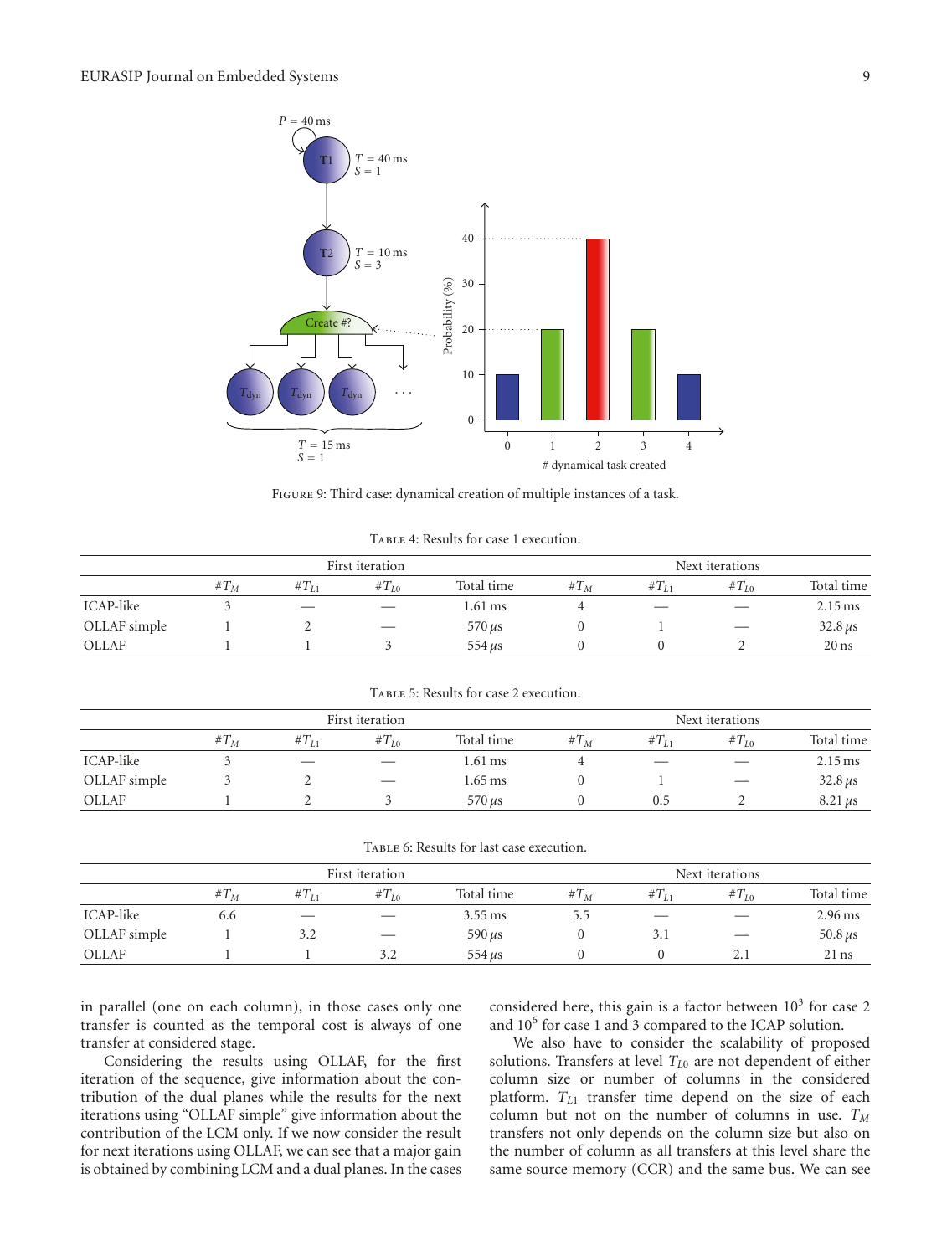

Figure 10: Summary of Total transfer cost per sequence.

that using the classical approach will face some scalability issues while OLLAF offer a far better scalability potential as transfers cost is far less dependent on the platform size.

Figure 10 gives a summarized view of results. It present the total transfer cost per sequence iteration in normal execution (i.e., not for the first execution). Results are presented here in nanoseconds using a decimal logarithmic scale. This figure reveal the contribution of the OLLAF architecture in terms of context transfer overhead reduction. In all the three cases, OLLAF is the best solution. Case 3 shows that it is well adapted to dynamic applications.

Those results not only prove the benefit of the OLLAF architecture, but they also demonstrate that the use of LCM allows to take better advantage of dual planes.

#### **6. Conclusion**

In this paper we presented a Fine Grained Dynamically Reconfigurable Architecture called OLLAF, specially designed to enhance the efficiency of Operating System's services necessary to its management.

Case study considering several typical applications with different degrees of dynamicity revealed that this architecture permits to obtain a far better efficiency for task loading and execution context saving services than actual FPGA traditionally used as FGDRA in most recent studies. In the best case, task switching can be achieved in just one clock cycle. More realistic statistical analysis showed that for any basic dynamic case considered, the OLLAF platform always outperform commercially available solution by a factor around  $10<sup>3</sup>$  to  $10<sup>6</sup>$  concerning contexts transfer costs. The analysis showed that this result can be achieved thinks to the combination of a dual planes and an LCM.

This feature allows fast preemption and thus permit to handle dynamic applications efficiently. This also open the door to lot of different scheduling strategies that cannot be considered using classical architecture.

Future works will be led on the development of an online scheduling service taking into account new possibilities offered by OLLAF. We could include prediction mechanism in this scheduler performing smart configurations and

contexts prefetch. Being able to predict in most cases the future task that will run in a particular column will permit to take even better advantage of the context and configuration management scheme proposed in OLLAF.

This work contribute to make FGDRAs a much more realistic option as universal computing resource, and make them one possible solution to keep the evolution of electronic system going in the more than moore fashion. For that purpose, we claim that we have to put a lot of efforts to build a strong consistence between design tools, Operating Systems and platforms.

#### **References**

- [1] S. Garcia, J. Prevotet, and B. Granado, "Hardware task context" management for fine grained dynamically reconfigurable architecture," in *Proceedings of the Workshop on Design and Architectures for Signal and Image Processing (DASIP '07)*, Grenoble, France, November 2007.
- [2] S. Garcia and B. Granado, "OLLAF: a fine grained dynamically reconfigurable architecture for os support," in *Proceedings of the Workshop on Design and Architectures for Signal and Image Processing (DASIP '08)*, Grenoble, France, November 2008.
- [3] H. Simmler, L. Levinson, and R. Männer, "Multitasking on FPGA coprocessors," in *Proceedings of the 10th International Conference on Field-Programmable Logic and Applications (FPL '00)*, vol. 1896 of *Lecture Notes in Computer Science*, pp. 121– 130, Villach, Austria, August 2000.
- [4] G. Chen, M. Kandemir, and U. Sezer, "Configuration-sensitive process scheduling for FPGA-based computing platforms," in *Proceedings of the Design, Automation and Test in Europe Conference and Exhibition (DATE '04)*, vol. 1, pp. 486–493, Paris, France, February 2004.
- [5] H. Walder and M. Platzner, "Reconfigurable hardware operating systems: from design concepts to realizations," in *Proceedings of the International Conference on Engineering of Reconfigurable Systems and Algorithms (ERSA '03)*, pp. 284– 287, 2003.
- [6] G. Wigley, D. Kearney, and D. Warren, "Introducing reconfigme: an operating system for reconfigurable computing," in *Proceedings of the 12th International Conference on Field Programmable Logic and Application (FPL '02)*, vol. 2438, pp. 687–697, Montpellier, France, September 2002.
- [7] X.-P. Ling and H. Amano, "Wasmii : a data driven computer on virtuel hardware," in *Proceedings of the IEEE Workshop on FPGAs for Custom Computing Machines*, pp. 33–42, Napa, Calif, USA, April 1993.
- [8] Y. Shibata, M. Uno, H. Amano, K. Furuta, T. Fujii, and M. Motomura, "A virtual hardware system on a dynamically reconfigurable logic device," in *Proceedings of the IEEE Symposium on FPGAs for Custom Computing Machines (FCCM '00)*, Napa Valley, Calif, USA, April 2000.
- [9] A. DeHon, "DPGA-coupled microprocessors: commodity ICs for the early 21st century," in *Proceedings of the IEEE Workshop on FPGAs for Custom Computing Machines (FCCM '94)*, pp. 31–39, Napa Valley, Calif, USA, April 1994.
- [10] Xilinx, "Time multiplexed programmable logic device," US patent no. 5646545, 1997.
- [11] Z. Li, K. Compton, and S. Hauck, "Configuration caching techniques for FPGA," in *Proceedings of the IEEE Symposium on FPGA for Custom Computing Machines (FCCM '00)*, Napa Valley, Calif, USA, April 2000.